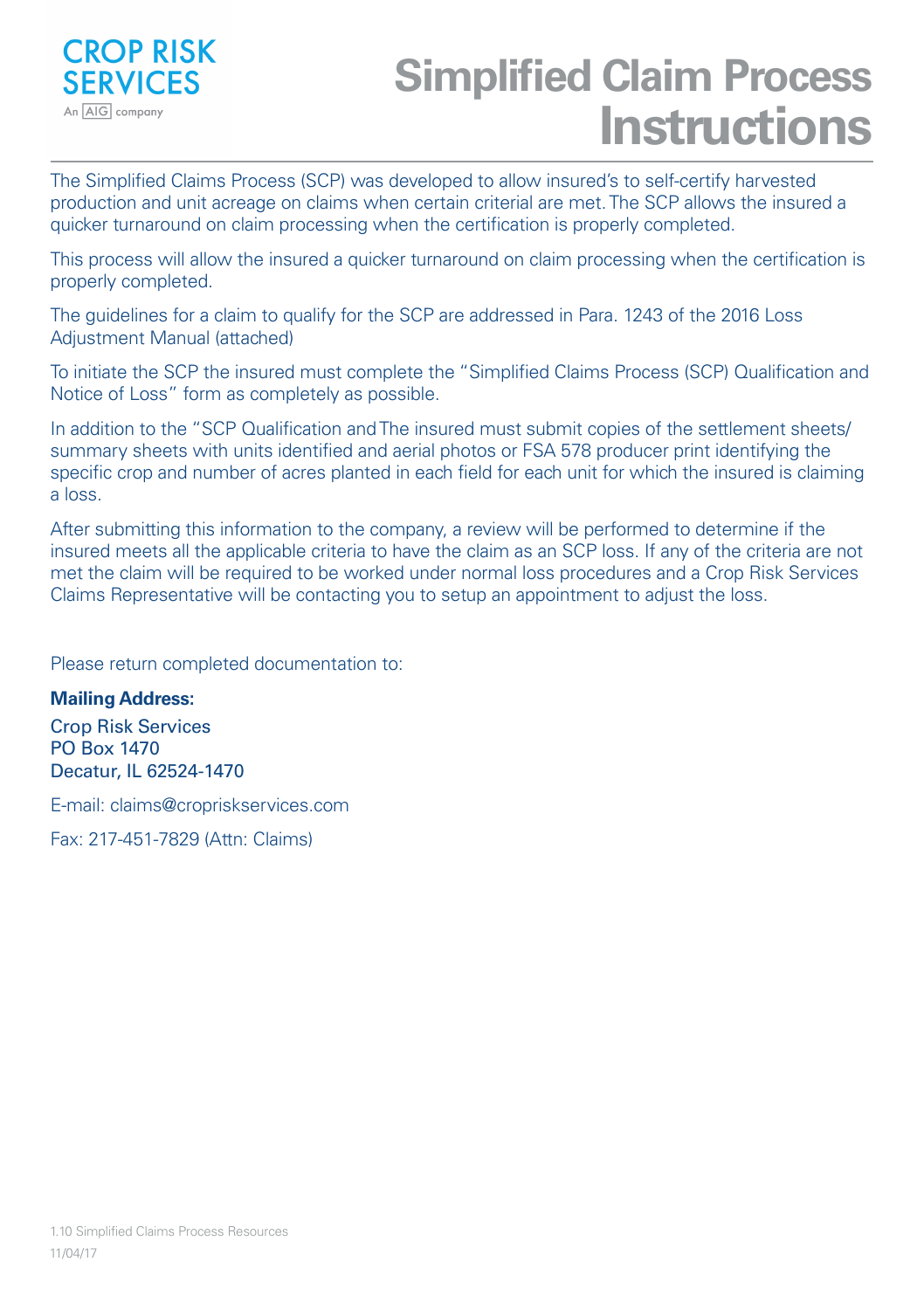### **1242 Chemical Damage due to Adverse Weather Condition (Continued)**

- 3. Any loss of production caused by chemical damage resulting from excess precipitation causing the chemical previously applied to the crop to prematurely release all at once, is covered provided the insured followed recognized GFPs (i.e., the chemical was appropriate for the crop, applied at the proper times, the proper amount applied in accordance with the manufacturer's instructions, the insured adhered to any manufacturing warnings about planting under certain conditions, etc.). However, any payments or replacement product value(s) from chemical companies or suppliers as compensation for loss of production must be converted to an uninsured COL appraisal as instructed in (4) below.
- 4. Calculate the uninsured cause appraisal by dividing the payment (or replacement product value) by the insured's price election for the insured crop. Include, as an uninsured **COL** appraisal, any payments or replacement product values:
	- (a) Provided to the insured,
	- (b) Pending,
	- (c) Offered to the insured (even if such offer has been rejected by the insured), and/or
	- (d) For which the insured might be eligible if a claim to the chemical company or supplier had been filed.
- 5. Explain your calculations in the Narrative of the **PW** or on a **Special Report**.

#### **1243 Simplified Claim Process**

- 1. AIP and producer participation in SCP is voluntary.
- 2. Eligible crops are: Almonds, buckwheat, barley, canning and processing sweet corn, canola, corn, cotton, dry beans, dry peas, flax, grain sorghum, green peas, oats, peanuts, popcorn, rapeseed, rice, rye, soybeans, sugar beets, sunflowers, and wheat.

Claims involving QA for the crops listed above that have pre-established DFs (to determine the QAF) for the level and type of damage in the SP quality provisions will qualify for SCP.

**Exception:** Claims involving substances or conditions injurious to human or animal health will not qualify for SCP.

Factors that affect quality must be determined by a licensed grain grader as specified in subparagraph 1102B. A verifiable document (e.g., grade certificate) from a licensed grader must be included with the **SCP** form. The grade slip must include insured's name, the applicable crop, and crop year.

- 3. Claims involving any of the following conditions are not eligible:
	- (a) Farm-stored production, even if weighed and returned to farm.
	- (b) Claims with only **PP,** and **PP** claims that have not been finalized prior to the submission of the **SCP** claim for the planted portion of the unit.
	- (c) Corrected claims.
	- (d) Claims with delayed notices or delayed claims.
	- (e) Claims requiring a revised **AR** unless it is a downward revision in liability, that results from third-party verified documentation agreed to, and supplied by the insured.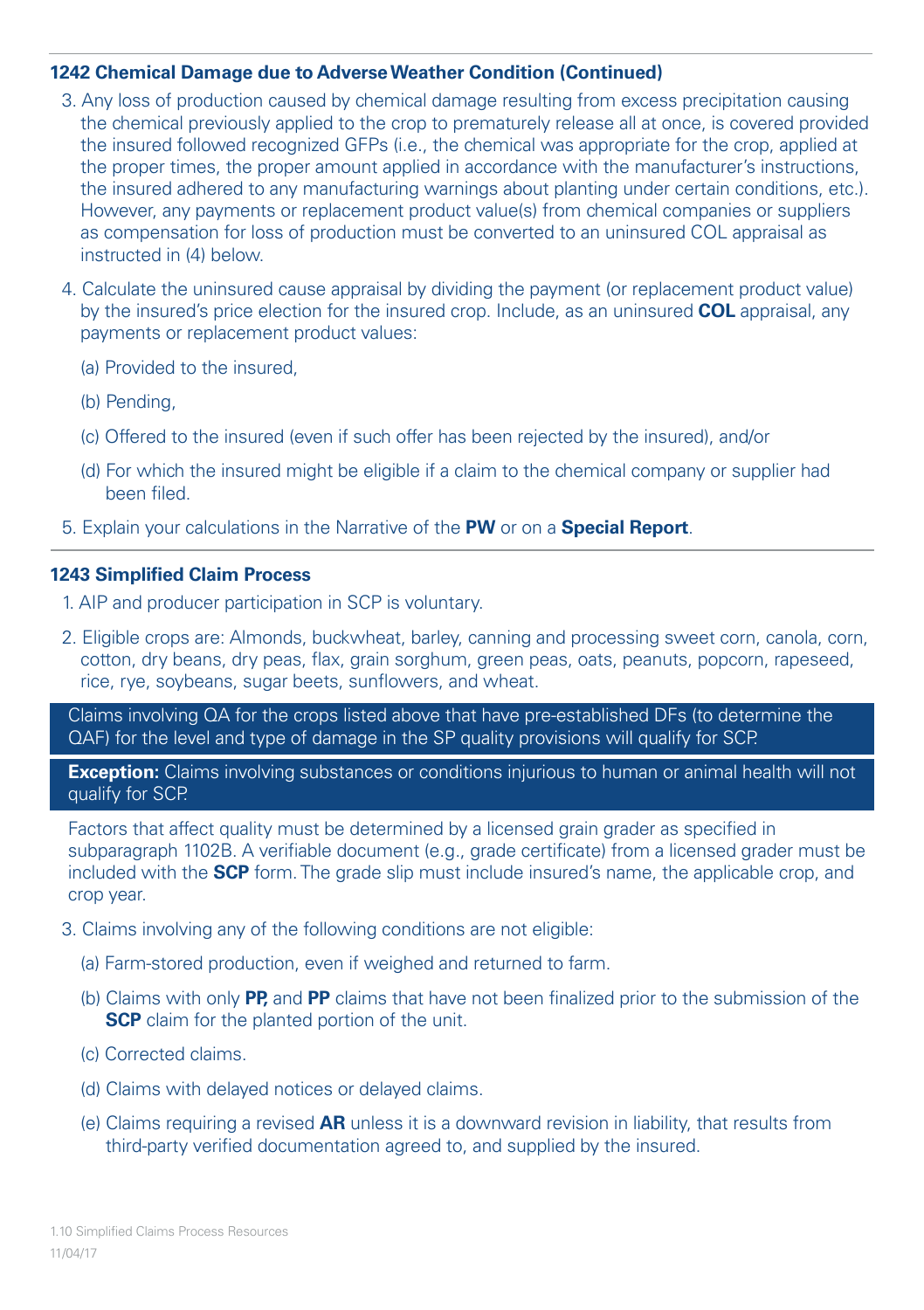#### **1243 Simplified Claim Process (Continued)**

- (f) AIP employees, loss adjusters, agents, or FCIC/RMA employees or any spouse or family member residing in the same household as any such person.
- (g) Zero production is reported.
- (h) Production fed to livestock.
- (i) Crops covered under a pilot program that has been in effect for 2 or fewer crop years.
- (j) Claims for crops other than cotton involving quality adjustment if:
	- (i) One of the qualifying quality deficiencies is due to a substance or condition injurious to human or animal health; e.g., Aflatoxin.
	- (ii) There are no pre-established **DFs** (to determine **QAFs**) contained in the actuarial documents for the level or type of damage.
- 4. Eligible crop policies may be designated in any risk sharing fund of the SRA.
- 5. Crop policies with basic, optional, whole farm, EPs, or EUs are eligible, provided all other SCP criteria are met.
- 6. SCP can be used on a unit containing both planted and prevented planted acreage provided a PP claim has been finalized prior to submission of the SCP claim on the planted portion of the unit. However, SCP cannot be used on a unit containing only PP acreage.
- 7. Dollar Tolerances for **SCP**
	- (a) The gross indemnity (insured's share prior to any dollar amount due the insurance provider) must not be greater than \$20,000 for any **OU**. The gross indemnity must not be greater than \$40,000 for any basic, whole farm, or enterprise crop unit.

When calculating the gross indemnity, replanting payments and **PP** payments shall be excluded. PP Payments are not considered in the **SCP** dollar tolerance because they are a separate payment from the payment for the planted acres.

- (b) SCP dollar tolerances are based on dollar amount of the production loss; therefore, if the insured crop is insured under the RP plan and the harvest price causes the dollar indemnity to exceed the SCP limit, the claim is still eligible for SCP.
- 8. All planted acreage in the unit must be harvested and the production must be sold or in commercial storage.

**Exception**: Claims with an on-site preliminary inspection where acreage was determined, appraised, and an acreage release executed for the unit may be finalized under **SCP**, provided none of the appraised acres have been harvested.

(a) Third-party, written verification must be available and the insured must submit these with the completed SCP form that accounts for all production from all indemnified units. The insured must write beside each load on the settlement sheet or warehouse receipt, the unit numbers and or field identification from which this production came. If only a field identification is shown, the adjuster must be able to verify that the field identification can be correlated with the unit numbers for the crop/county for the current crop year. If the field identification cannot be correlated to a unit number for the crop/county, the settlement sheet or storage records are not considered acceptable.